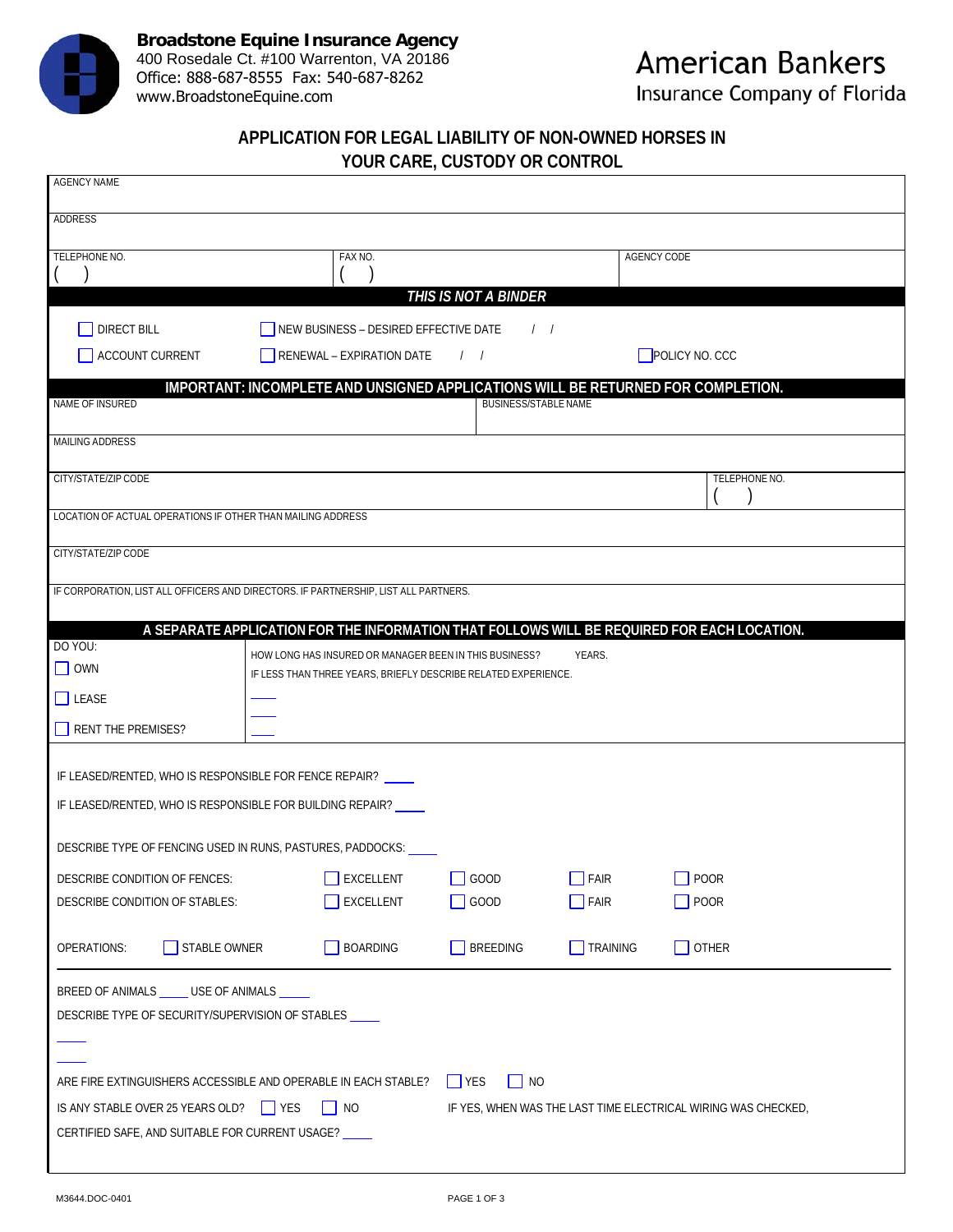|                                                                                                                                                                                                                                                                                                                                                                                                                       |         | CARE, CUSTODY OR CONTROL PROGRAM                                            |         |      |  |  |
|-----------------------------------------------------------------------------------------------------------------------------------------------------------------------------------------------------------------------------------------------------------------------------------------------------------------------------------------------------------------------------------------------------------------------|---------|-----------------------------------------------------------------------------|---------|------|--|--|
|                                                                                                                                                                                                                                                                                                                                                                                                                       |         |                                                                             |         |      |  |  |
| NUMBER OF STALLS:<br>BARN #1                                                                                                                                                                                                                                                                                                                                                                                          | BARN #2 |                                                                             | BARN #4 |      |  |  |
| MINIMUM NUMBER OF HORSES IN YOUR CARE                                                                                                                                                                                                                                                                                                                                                                                 |         | MINIMUM VALUE OF HORSES IN YOUR CARE                                        |         |      |  |  |
| AVERAGE NUMBER OF HORSES IN YOUR CARE                                                                                                                                                                                                                                                                                                                                                                                 |         | AVERAGE VALUE OF HORSES IN YOUR CARE                                        |         |      |  |  |
| MAXIMUM NUMBER OF HORSES IN YOUR CARE                                                                                                                                                                                                                                                                                                                                                                                 |         | MAXIMUM VALUE OF HORSES IN YOUR CARE                                        |         |      |  |  |
|                                                                                                                                                                                                                                                                                                                                                                                                                       |         | SELECT APPROPRIATE LIMITS OF LIABILITY FROM THE OPTIONS OUTLINED ON PAGE 3. |         |      |  |  |
|                                                                                                                                                                                                                                                                                                                                                                                                                       |         |                                                                             |         |      |  |  |
| POLICY COVERS INCIDENTAL TRANSPORTATION ONLY, UP TO 150 MILES FROM INSURED'S LOCATION.<br><u>*COVERAGE MAY BE EXTENDED. REFER TO UNDERWRITER FOR PREMIUM.</u>                                                                                                                                                                                                                                                         |         |                                                                             |         |      |  |  |
| DO YOU TRANSPORT HORSES FOR OTHERS? ■ YES ■ NO FYES, MAXIMUM NUMBER OF TRIPS PER YEAR ___                                                                                                                                                                                                                                                                                                                             |         |                                                                             |         |      |  |  |
| MAXIMUM NUMBER OF ANIMALS PER TRIP                                                                                                                                                                                                                                                                                                                                                                                    |         | RADIUS OF NORMAL OPERATIONS _____ miles                                     |         |      |  |  |
| NUMBER OF TRIPS AND DESTINATIONS EXCEEDING NORMAL 150 MILE RADIUS                                                                                                                                                                                                                                                                                                                                                     |         |                                                                             |         |      |  |  |
| HOW OFTEN ARE TRAILER OR VAN FLOOR BOARDS CHECKED                                                                                                                                                                                                                                                                                                                                                                     |         |                                                                             |         |      |  |  |
| ARE FIRE EXTINGUISHERS CARRIED ON VAN OR TRUCK? VES NO                                                                                                                                                                                                                                                                                                                                                                |         |                                                                             |         |      |  |  |
| DO AT LEAST TWO PEOPLE GO ON EACH TRIP? VES NO                                                                                                                                                                                                                                                                                                                                                                        |         |                                                                             |         |      |  |  |
|                                                                                                                                                                                                                                                                                                                                                                                                                       |         |                                                                             |         |      |  |  |
|                                                                                                                                                                                                                                                                                                                                                                                                                       |         |                                                                             |         |      |  |  |
| DESCRIBE ANY LOSSES OR POTENTIAL CLAIMS IN THE PAST THREE YEARS AND INCLUDE DEATHS OF ANY ANIMAL(S) IN YOUR CUSTODY, EVEN IF A CLAIM WAS NOT PRESENTED                                                                                                                                                                                                                                                                |         |                                                                             |         |      |  |  |
|                                                                                                                                                                                                                                                                                                                                                                                                                       |         |                                                                             |         |      |  |  |
|                                                                                                                                                                                                                                                                                                                                                                                                                       |         |                                                                             |         |      |  |  |
|                                                                                                                                                                                                                                                                                                                                                                                                                       |         |                                                                             |         |      |  |  |
|                                                                                                                                                                                                                                                                                                                                                                                                                       |         |                                                                             |         |      |  |  |
| <b>FRAUD NOTICES</b>                                                                                                                                                                                                                                                                                                                                                                                                  |         |                                                                             |         |      |  |  |
| Standard: Any person who knowingly and with intent to defraud any insurance company or other person files an application for insurance or statement of claim<br>containing any materially false information or conceals, for the purpose of misleading, information concerning any fact material thereto, commits a fraudulent act,<br>which is a crime, and may subject such person to criminal and civil penalties. |         |                                                                             |         |      |  |  |
| Florida Applicants: Any person who knowingly and with intent to injure, defraud, or deceive any insurer files a statement of claim or an application containing any<br>false, incomplete, or misleading information is quilty of a felony of the third degree.                                                                                                                                                        |         |                                                                             |         |      |  |  |
| New Jersey Applicants: Any person who includes any false or misleading information on an application for an insurance policy is subject to criminal and civil<br>penalties.                                                                                                                                                                                                                                           |         |                                                                             |         |      |  |  |
| APPLICANT (PRINT)                                                                                                                                                                                                                                                                                                                                                                                                     |         |                                                                             |         |      |  |  |
| <b>SIGNATURE</b>                                                                                                                                                                                                                                                                                                                                                                                                      |         |                                                                             |         | DATE |  |  |
| X<br><b>AGENT SIGNATURE</b>                                                                                                                                                                                                                                                                                                                                                                                           |         |                                                                             |         | DATE |  |  |
| X                                                                                                                                                                                                                                                                                                                                                                                                                     |         |                                                                             |         |      |  |  |
| I understand that the insurance being applied for, if accepted by the Company, will be based on the statements made in this application. If information is withheld or falsely stated, any<br>insurance issued may be subject to rescission or modification as provided by the law of the state in which the application was accepted or the policy issued.                                                           |         |                                                                             |         |      |  |  |